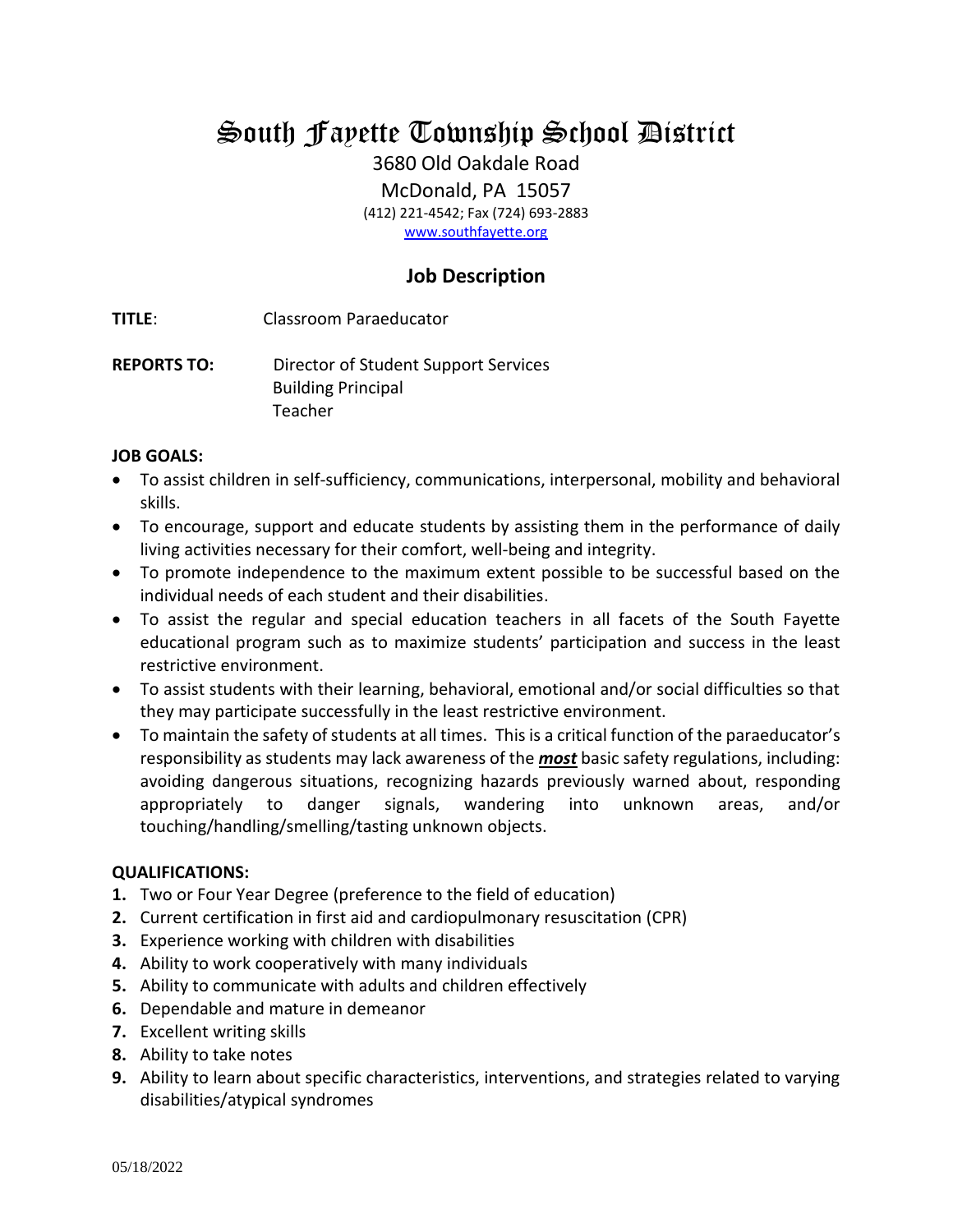- **10.** Strong commitment to the goals, mission, and philosophy of the school district
- **11.** Expresses a strong desire and enthusiasm to make a difference in a students' lives
- **12.** Experience in behavior strategies in working with children/youth

# **PERFORMANCE RESPONSIBILITIES (Child Specific):**

- **1.** Support students in the areas of academics, social, emotional and functional skills.
- **2.** Facilitate and model appropriate social interaction throughout entire school day.
- **3.** Supervise students and manage student behaviors using basic management techniques throughout entire school day. These techniques include redirection, modeling, positive and negative reinforcement, shaping and direct hand-over-hand assistance.
- **4.** Deliver independent learning activities in various academic areas, as well as "specials" areas, as assigned.
- **5.** Accompany students to various settings throughout the school and district community, including field trips and special functions.
- **6.** Provide students with re-direction, organization, coping strategies and other specially designed instruction as specified in their IEPs.
- **7.** Support the medical needs of assigned student(s) as necessary in order to increase their independence and to increase the student's ability to access their education.
- **8.** Follow medical crisis plans as necessary for students with medical needs.
- **9.** Assist student(s) with functional activities such as:
	- **a)** Buying a lunch
	- **b)** Delivering notes from home
	- **c)** Packing and unpacking items from back pack
	- **d)** Manipulating fasteners
	- **e)** Removing and putting on outer wear
	- **f)** Hanging up items in the closet
	- **g)** Organizing items in desk
	- **h)** Getting out needed supplies such as pencils, crayons, glue as appropriate
	- **i)** Unpacking lunch box
	- **j)** Opening food containers
	- **k)** Cleaning up and gathering items after lunch
	- **l)** Prompting student to wash hands, wipe nose, wipe face, etc.
- **10.** Assist in maintaining communication between home and school when appropriate with the classroom teacher and/or administration.
- **11.** Monitor students' progress on IEP goals as outlined by special education staff.
- **12.** Assist teachers with reporting data regarding student progress on IEP goals/objectives and/or Individual Student Positive Behavior Support Plan.
- **13.** Communicate with special education teacher(s) regarding the progress of special education students across settings.
- **14.** Participate in parent-teacher conferences and Individualized Education Plan meetings when requested.
- **15.** Administer first aid and cardiopulmonary resuscitation (CPR) and maintain certification
- **16.** Possess the ability to work as a team player with teachers in classrooms and with administration in the buildings.